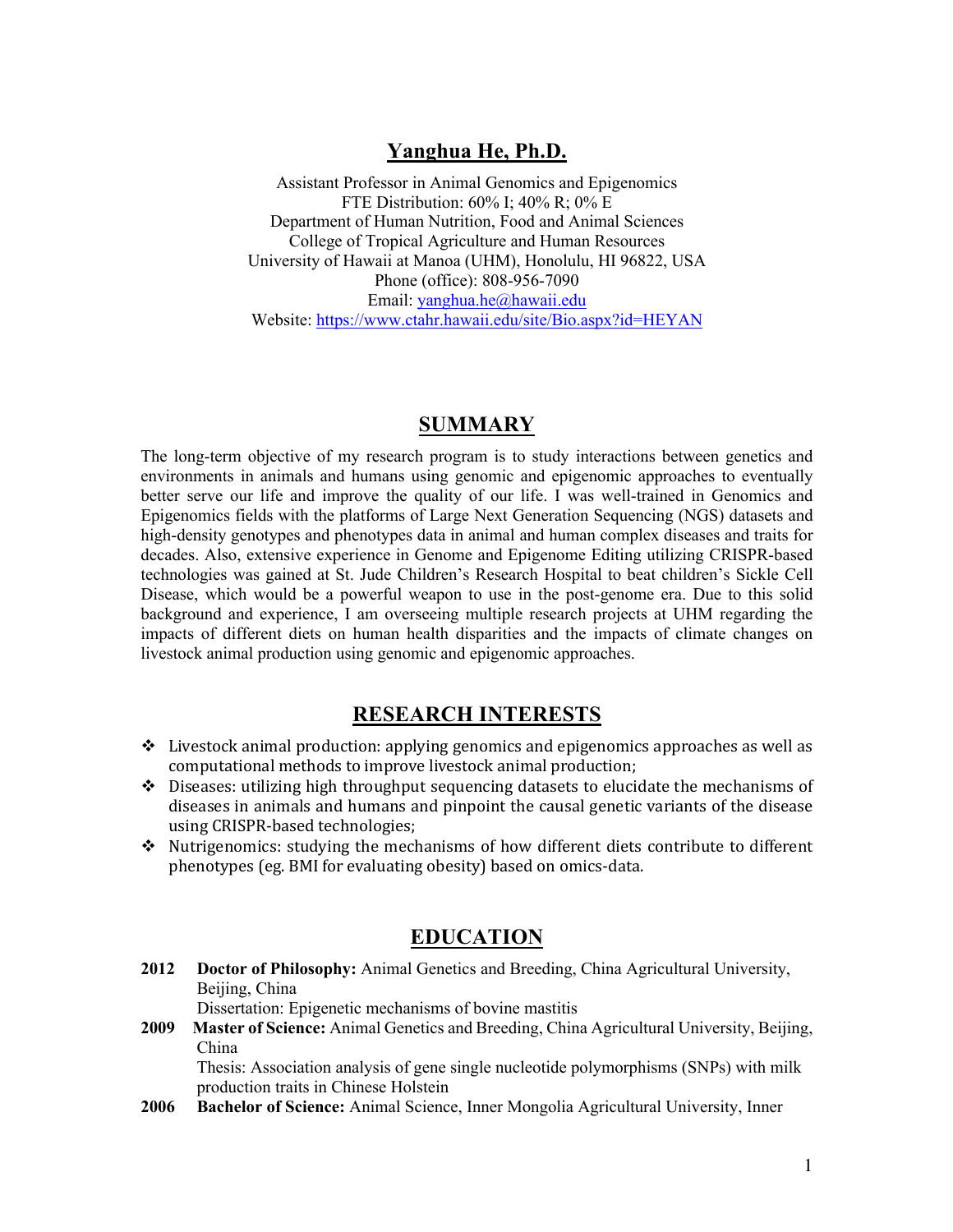Mongolia, China

Emphasis: Computational simulation of cashmere growth of Inner Mongolia white cashmere goats

**2005 Specialist:** Computer Science, Inner Mongolia Agricultural University, Inner Mongolia, China

## **PROFESSIONAL EXPERIENCE**

- **2021 – Present participate in Multistate Research Projects:**
	- S1086: Enhancing sustainability of beef cattle production in Southern and Central US through genetic improvement
	- NRSP8: National Animal Genome Research Program
- **2019 – Present Assistant Professor (tenure-track) of Animal Genomics:** University of Hawaii at Manoa, College of Tropical Agriculture and Human Resources, Department of Human Nutrition, Food and Animal Sciences

### **Currently working on:**

- Project 1: Genetic improvements of Hawaii beef cattle using genomic approaches
- Project 2: Epigenetic regulation during embryonic development in Myostatin transgenic mice
- **2019 – Present Graduate Faculty** (Concurrent Position): Animal Science Program, University of Hawaii at Manoa, College of Tropical Agriculture and Human Resources, Department of Human Nutrition, Food and Animal Sciences
- **2019 – Present Graduate Faculty** (Concurrent Position): Nutritional Sciences Program, University of Hawaii at Manoa, College of Tropical Agriculture and Human Resources, Department of Human Nutrition, Food and Animal Sciences
- **2019 – Present Graduate Faculty** (Concurrent Position): Molecular Biosciences and Bioengineering Program, University of Hawaii at Manoa, College of Tropical Agriculture and Human Resources, Department of Human Nutrition, Food and Animal Sciences
- **2017 – 2019 Postdoctoral Research Associate**: St. Jude Children's Research Hospital, Hematology Department, Memphis, Tennessee, USA
	- Project: Epigenome Editing in Children's blood disorders using CRISPRbased techniques
- **2012 – 2017 Postdoctoral Research Associate**: University of Maryland, Department of Animal and Avian Sciences, College Park, Maryland, USA
	- Project 1: Identification of sputum epigenetic biomarkers of lung cancer
	- Project 2: DNA methylation landscape and regulatory elements in chicken germ stem cell differentiation
	- Project 3: Epigenetic analysis in SPF chicken lines resistant or susceptible to Marek's disease (MD)
	- Project 4: Systems Biology studies of grass-fed and grain-fed beef cattle
- **2011 – 2012 Research Assistant**: Qingdao Agricultural University, College of Animal Science & Technology, Qingdao, China
	- Project: Molecular improvements and breeding of Chinese fine wool sheep
- **2007 – 2012 Graduate Research Assistant** (leading to a PhD degree): China Agricultural University, Beijing, China
- **2006 – 2007 Sales Representative**, Beijing Blest Biotechnology Development Co., Ltd. Beijing, China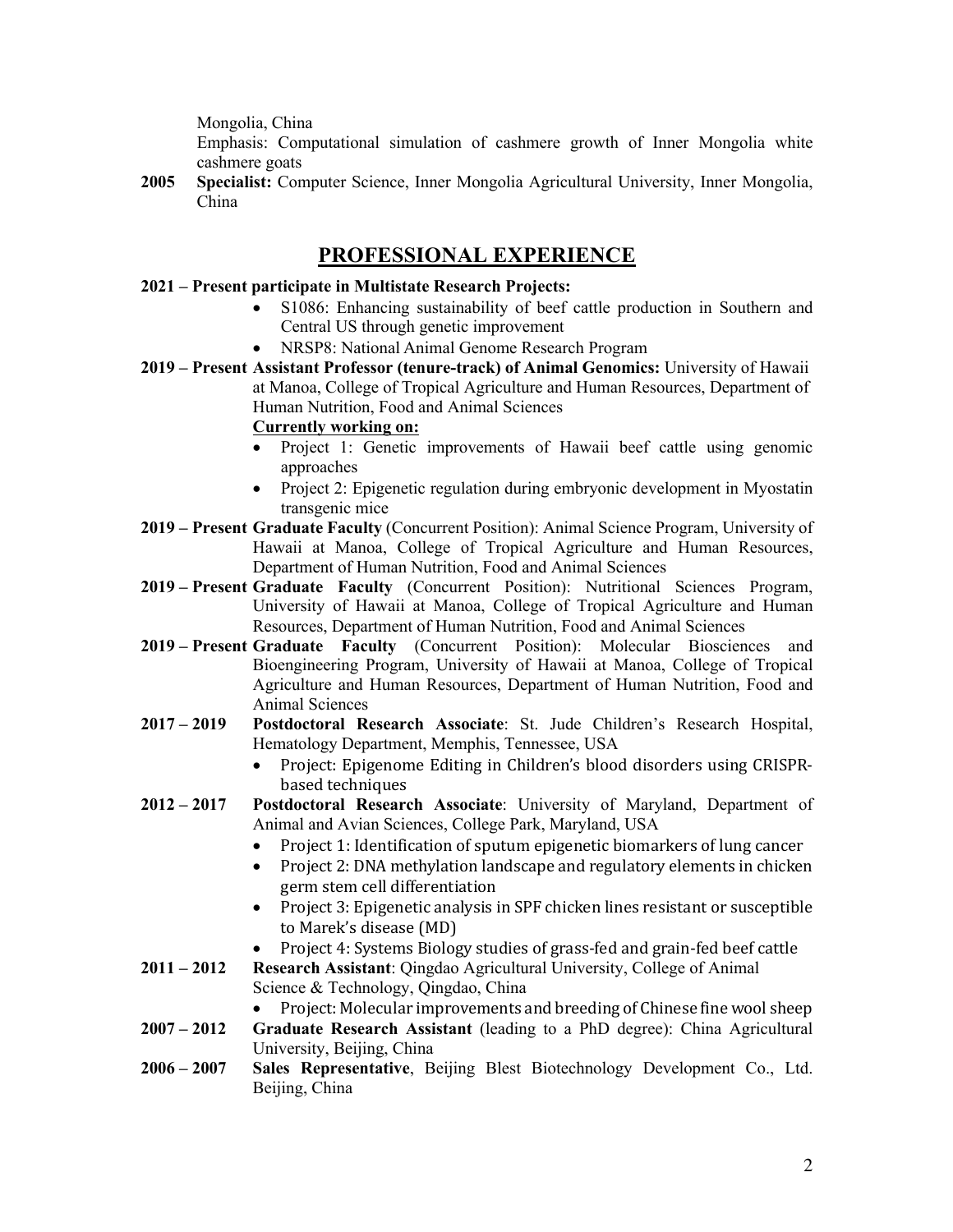## **Honors and awards**

- **2020** A Faculty Travel Grant in the amount of \$1,700 from the University of Hawaii at Manoa, supporting the travel for the Plant and Animal Genome XXVIII Conference in San Diego, California, USA
- **2017** Shaffner Award, **First Place** Presentation of Research in Poultry, 31st Annual Symposium, Department of Animal and Avian Sciences, University of Maryland, USA
- **2015** Travel fellowship with International Plant & Animal Genome Conference XXIII. Animal Epigenetics workshop, San Diego, CA, USA
- **2014** Travel scholarship with 10th International Symposium on Marek's Disease and Avian Herpesviruses. East Lansing, MI. USA
- **2012** Best Ph.D. dissertation Award with honor of China Agricultural University, China
- **2011** Research Accomplishment Award with honor of China Agricultural University, China
- **2009** Outstanding Research Award with honor in 7th national academic conference of Cattle Science Association of Chinese Animal and Veterinary Society, Nanjing city, China
- **2009** Best Paper Award for Master of Science Degree with honor of China Agricultural University, China

## **Leadership experience**

**2018 Organizing Committee and Leadership Committee:** The Conference "International Conference & Exhibition on Genome Science" in San Diego, USA **2018 – 2019 Secretary:** St. Jude Toastmasters Club, Toastmasters International, St. Jude Club, Memphis, USA

**Primary duties:** maintain all club records, manage club files, handle club correspondence and take the minutes at each club and executive committee meeting; help the president to make the club get more successes.

- **2012 – 2017 Laboratory manager:** University of Maryland, College Park, USA **Primary duties:** Lab routine management and maintenance; reagents and lab equipment orders; negotiation with companies; lab environment and safety training; new members training; project progress tracking of graduate students and visiting scholars; troubleshooting of project problems; transfer work with outgoing members; installation, management, and maintenance of our computational server and storage server; edit and revise grant proposals for the supervisor.
- **2009 – 2012 Director:** Graduate Student Association, China Agricultural University, Beijing, China

**Primary duties:** Bridging between the classmates and the Department/the University; helping with psychical and emotional constructions for the classmates; and organizing class activities.

**2002 – 2006 Secretary:** Undergraduate Student Association, Inner Mongolia Agricultural University, Hohhot city, Inner Mongolia, China **Primary duties:** Checking the classmates and troubleshooting their problems/issues during the study and organizing class activities.

# **SCHOLARSHIP**

*Note:* **Bold** indicates the author's name. Asterisk (\*) stands for the equal-first author.

## **Refereed Journal Articles**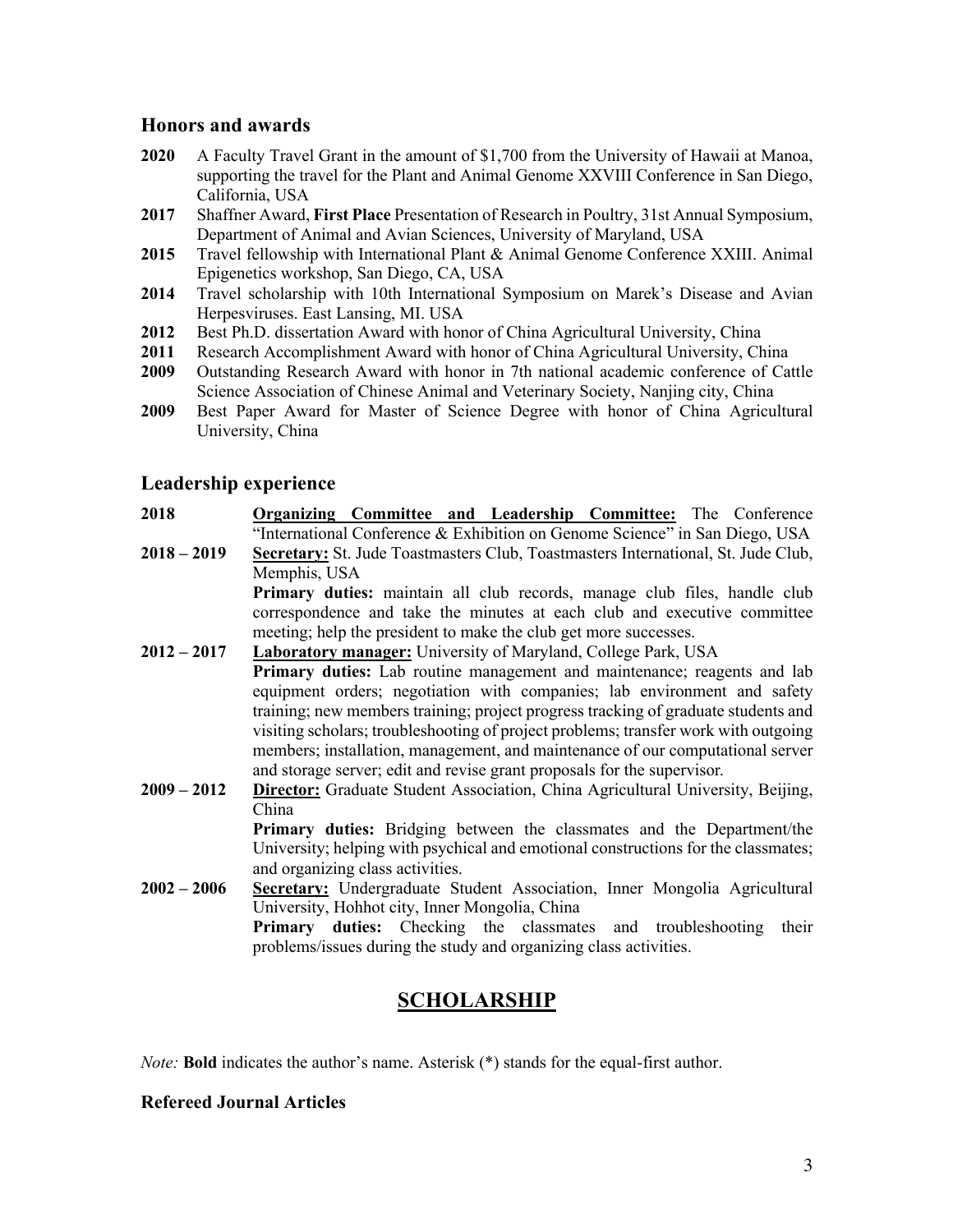- 1. Jose Carrillo; Ying Bai; **Yanghua He**; Yaokun Li; Wentao Cai; Derek M. Bickhart; George Liu; Scott M. Barao; Tad Sonstegard; Jiuzhou Song. Growth curve, blood parameters and carcass traits of grass-fed Angus steer. *The International Journal of Animal Biosciences*. 2021
- 2. Cunling Jia, Ying Bai, Jianan Liu, Wentao Cai, Lei Liu, **Yanghua He**, and Jiuzhou Song. Metabolic Regulations by lncRNA, miRNA, and ceRNA Under Grass-Fed and Grain-Fed Regimens in Angus Beef Cattle. *Front. Genet*., 04 March 2021. PubMed Central PMCID: PMC7969984
- 3. Qian Qi, Li Cheng, Xing Tang, **Yanghua He**, Yichao Li, Tiffany Yee, Dewan Shrestha, Ruopeng Feng, Peng Xu, Xin Zhou, Shondra M Pruett-Miller, Ross C. Hardison, Mitchell J. Weiss, Yong Cheng. Dynamic CTCF binding directly mediates interactions among cisregulatory elements essential for hematopoiesis. *Blood* (IF 17.543). DECEMBER 9, 2020. PubMed Central PMCID: PMC7955410
- 4. Jianan Liu, Fang Liu, Wentao Cai, Cunling Jia, Ying Bai, **Yanghua He**, Weiyun Zhu, Robert W. Li, Jiuzhou Song. Diet-induced changes in bacterial communities in the jejunum and their associations with bile acids in Angus beef cattle. *Animal Microbiome* 2020; 2: 33. PubMed Central PMCID: PMC7807434
- 5. Hao Bai, **Yanghua He**, Yanli Lin, Qixin Leng, José A Carrillo, Jianan Liu, Feng Jiang, Jilan Chen, Jiuzhou Song. Identification of a novel differentially methylated region adjacent to ATG16L2 in lung cancer cells using methyl-CpG binding domain protein enriched genome sequencing. *Genome*. 2020 Oct 28. PubMed Central PMID: 33113339
- 6. Hao Bai, **Yanghua He**, Yi Ding, Qin Chu, Ling Lian, Eliyahu M Heifetz, Ning Yang, Hans H Cheng, Huanmin Zhang, Jilan Chen, Jiuzhou Song. Genome-wide characterization of copy number variations in the host genome in genetic resistance to Marek's disease using next generation sequencing. *BMC Genetics.* 2020 Jul 16; 21(1):77. PubMed Central PMCID: PMC7364486
- 7. Ying Bai, José A. Carrillo, Yaokun Li, **Yanghua He**, Jiuzhou Song. Diet induced the change of mtDNA copy number and metabolism in Angus cattle. *Journal of Animal Science and Biotechnology* volume 11, Article number: 84 (2020). PubMed Central PMCID: PMC7372754
- 8. Cicera R. Lazzarotto, Nikolay L. Malinin, Yichao Li, Ruochi Zhang, Yang Yang, **Yanghua He**, Xin Lan, Kasey Jividen, Varun Katta1, Natalia G. Kolmakova, Christopher T. Petersen, Qian Qi, Evgheni Strelcov, Samantha Maragh, Giedre Krenciute, Jian Ma, Yong Cheng, Shengdar Q. Tsai. CHANGE-seq reveals genetic and epigenetic effects on CRISPR–Cas9 genome-wide activity. *Nature Biotechnology* (IF 36.558). volume 38, (2020) PubMed Central PMCID: PMC7652380
- 9. **Yanghua He**, Bo Han, Yi Ding, Huanmin Zhang, Li Zhang, Chunfang Zhao, Ning Yang, and Jiuzhou Song. *LincGALMD1* regulates viral gene expression in the chicken. *Frontiers in Genetics*, 10:1122. 2019 doi: 10.3389/fgene.2019.01122. PubMed Central PMCID: PMC6868033
- 10. Hao Bai, **Yanghua He**, Yi Ding, José A. Carrillo, Huanmin Zhang, Ramesh K. Selvaraj, Jilan Chen, Jiuzhou Song. Allele-Specific Expression (ASE) and Differential Expression (DE) of CD4+ T Cells in response to Marek's Disease Virus Infection. *Genes* 2019, 10, 718; PubMed Central PMCID: PMC6770979
- 11. Yaokun Li, José A. Carrillo, Yi Ding, **Yanghua He**, Chunping Zhao, Jianan Liu, Linsen Zan, Jiuzhou Song. DNA methylation, microRNA expression profiles and their relationships with transcriptome in grass-fed and grain-fed Angus Cattle rumen tissue. *PLoS One*. 2019 Oct 17;14(10): e0214559. PubMed Central PMCID: PMC6797229
- 12. Hao Bai, **Yanghua He**, Yi Ding, Shuang Chang, Huanmin Zhang, Jilan Chen, Jiuzhou Song. Parent-of-origin has no detectable effect on survival days of Marek's disease virus infected White Leghorns. *Poultry Science*. 2019 Oct 1;98(10):4498-4503. PubMed Central PMID: 31076761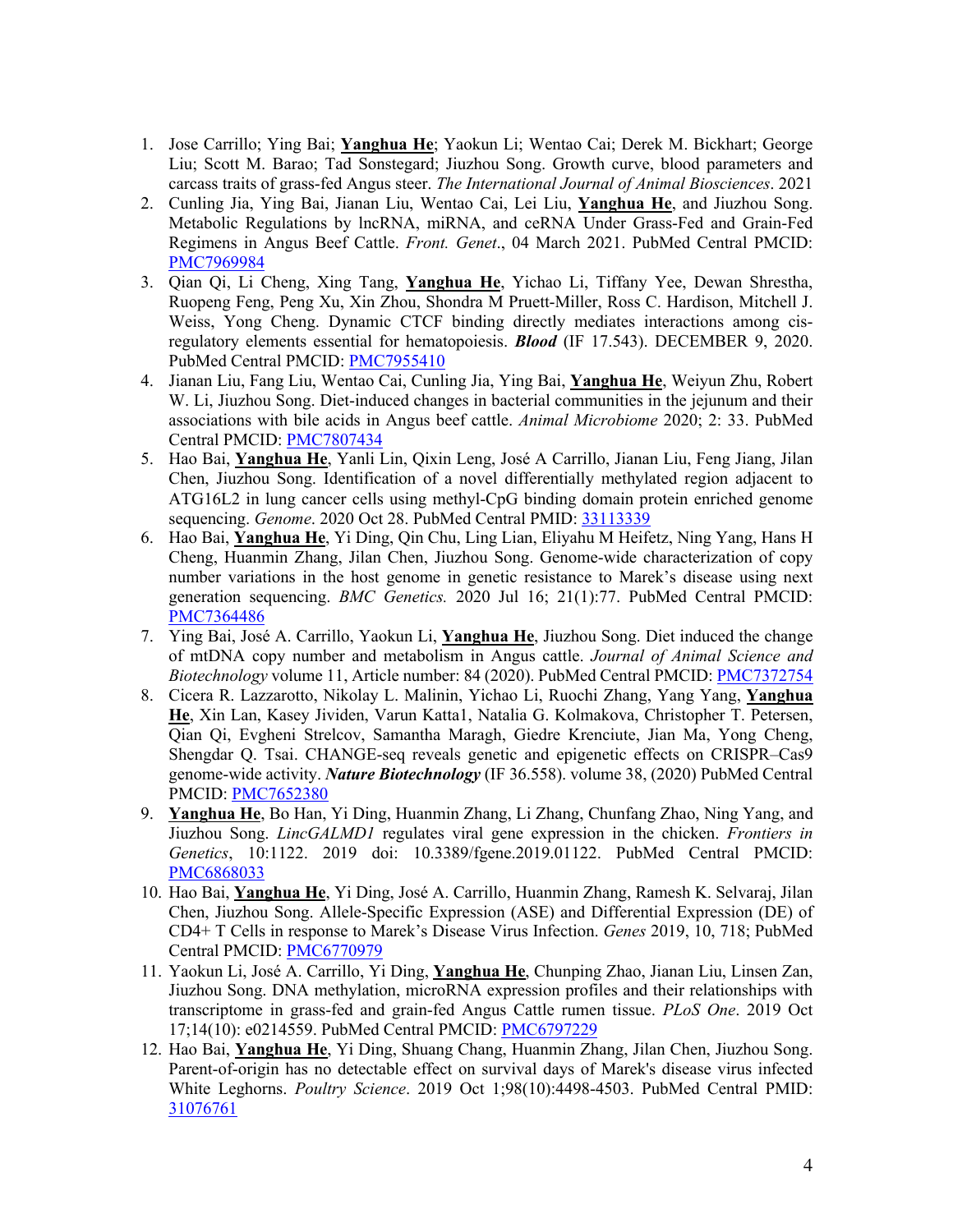- 13. Lingyang Xu, **Yanghua He\***, Yi Ding, George E. Liu, Huanmin Zhang, Hans H. Cheng, Robert L. Taylor Jr, Jiuzhou Song. Genetic assessment of inbred chicken lines indicates genomic signatures of resistance Marek's disease. *Journal of Animal Science and Biotechnology*. December 2018, 9:65. PubMed Central PMCID: PMC6136188
- 14. **Yanghua He**, Qisheng Zuo, John Edwards, Keji Zhao, Jinzhi Lei, Wentao Cai, Qing Nie, Bichun Li, and Jiuzhou Song. DNA Methylation and Regulatory Elements during Chicken Germline Stem Cell Differentiation. *Stem Cell Reports* (IF 7.34). Cell Press. 2018 Jun 5; 10(6): 1793–1806. PubMed Central PMCID: PMC5989647
- 15. Bo Han, **Yanghua He\*** , Li Zhang, Yi Ding, Ling Lian, Chunfang Zhao, Jiuzhou Song, and Ning Yang. Long intergenic non-coding RNA *GALMD3* in chicken Marek's disease. *Scientific Reports*. 2017 Aug 31;7(1):10294. PubMed Central PMCID: PMC6868033
- 16. Lingyang Xu, **Yanghua He\*** , Yi Ding, Guirong Sun, Jose Carrillo, Yaokun Li, Mona Ghaly, Li Ma, Huanmin Zhang, George Liu, Jiuzhou Song. Characterization of copy number variation's potential role in Marek's Disease*. International Journal of Molecular Sciences*. 2017, 18(5), 1020; PubMed Central PMCID: PMC5454933
- 17. Tahir Usman, Yachun Wang, Chao Liu, **Yanghua He**, Xiao Wang, Yichun Dong, Hongjun Wu, Airong Liu, Ying Yu. Novel SNPs in IL-17F and IL-17A genes associated with somatic cell count in Chinese Holstein and Inner-Mongolia Sanhe cattle. *Journal of Animal Science and Biotechnology*. Journal of Animal Science and Biotechnology. 2017. 8:5. PubMed Central PMCID: PMC5237346
- 18. Dong Li, **Yanghua He**, Jiuzhou Song, Yani Zhang and Bichun Li. Regulation of crucial lncRNAs in differentiation of chicken embryonic stem cells to spermatogonia stem cells. *Animal Genetics*. 2017 Apr;48(2):191-204. PubMed Central PMID: 27862128
- 19. **Yanghua He**, Minyan Song, Yi Zhang, Xizhi Li, Jiuzhou Song, Yuan Zhang and Ying Yu. Whole-genome regulation analysis of histone H3 lysin 27 trimethylation in subclinical mastitis cows infected by Staphylococcus aureus. *BMC Genomics*. 2016 Aug 8; 17:565. PubMed Central PMCID: PMC4977872
- 20. Minyan Song, **Yanghua He**, Huangkai Zhou, Yi Zhang, Xizhi Li, Ying Yu. Combined analysis of DNA methylome and transcriptome reveal novel candidate genes relevant with susceptibility to bovine *Staphylococcus aureus* subclinical mastitis. *2016 Jul 14; 6:29390.* PubMed Central PMCID: PMC4944166
- 21. José A. Carrillo, **Yanghua He**, Yaokun Li, Richard A. Erdman, Tad Sonstegard, Jiuzhou Song. Integrated metabolomic and transcriptome analyses reveal finishing forage affects metabolic pathways related to beef quality and animal welfare. *Scientific Report*s 2016 May 17; 6:25948. PubMed Central PMCID: PMC4869019
- 22. **Yanghua He**, Yi Ding, Fei Zhan, Huanmin Zhang, Gangqing Hu, Keji Zhao, Ning Yang, Jiuzhou Song. The conservation and signatures of lincRNAs in Marek's disease of chicken. *Scientific Reports*, 2016 Jan 27;6:19422. PubMed Central PMCID: PMC4728745
- 23. Nan Liu, J. N. He, W. M. Yu, Kaidong Liu, Ming Cheng, Jifeng Liu, **Yanghua He**, Jinshan Zhao, X. X. Qu. Transcriptome analysis of skeletal muscle at prenatal stages in Polled Dorset versus Small-tailed Han sheep. *Genet Mol Res.* 2015 Feb 6;14(1):1085-95. PubMed Central PMID: 25730048
- 24. Yaokun Li, José A. Carrillo, Jianan Liu, George Liu, **Yanghua He**, Yi Ding, Chunping Zhao, Linsen Zan, and Jiuzhou Song. Transcriptomic profiling of spleen in grass-fed and grain-fed Angus cattle. *PLoS One.* 2015 Sep 14;10(9): e0135670. PubMed Central PMCID: PMC4569079
- 25. José A. Carrillo, **Yanghua He**, Juan Luo, Kimberly R. Menendez, Nathaniel L. Tablante, Keji Zhao, Joseph N. Paulson, Bichun Li, Jiuzhou Song. Methylome Analysis in Chickens Immunized with Infectious Laryngotracheitis Vaccine, *PLoS One.* 2015 Jun 24;10(6): e0100476. PubMed Central PMCID: PMC4481310
- 26. Yaokun Li, José A. Carrillo, Yi Ding, **Yanghua He**, Chunping Zhao, Linsen Zan, and Jiuzhou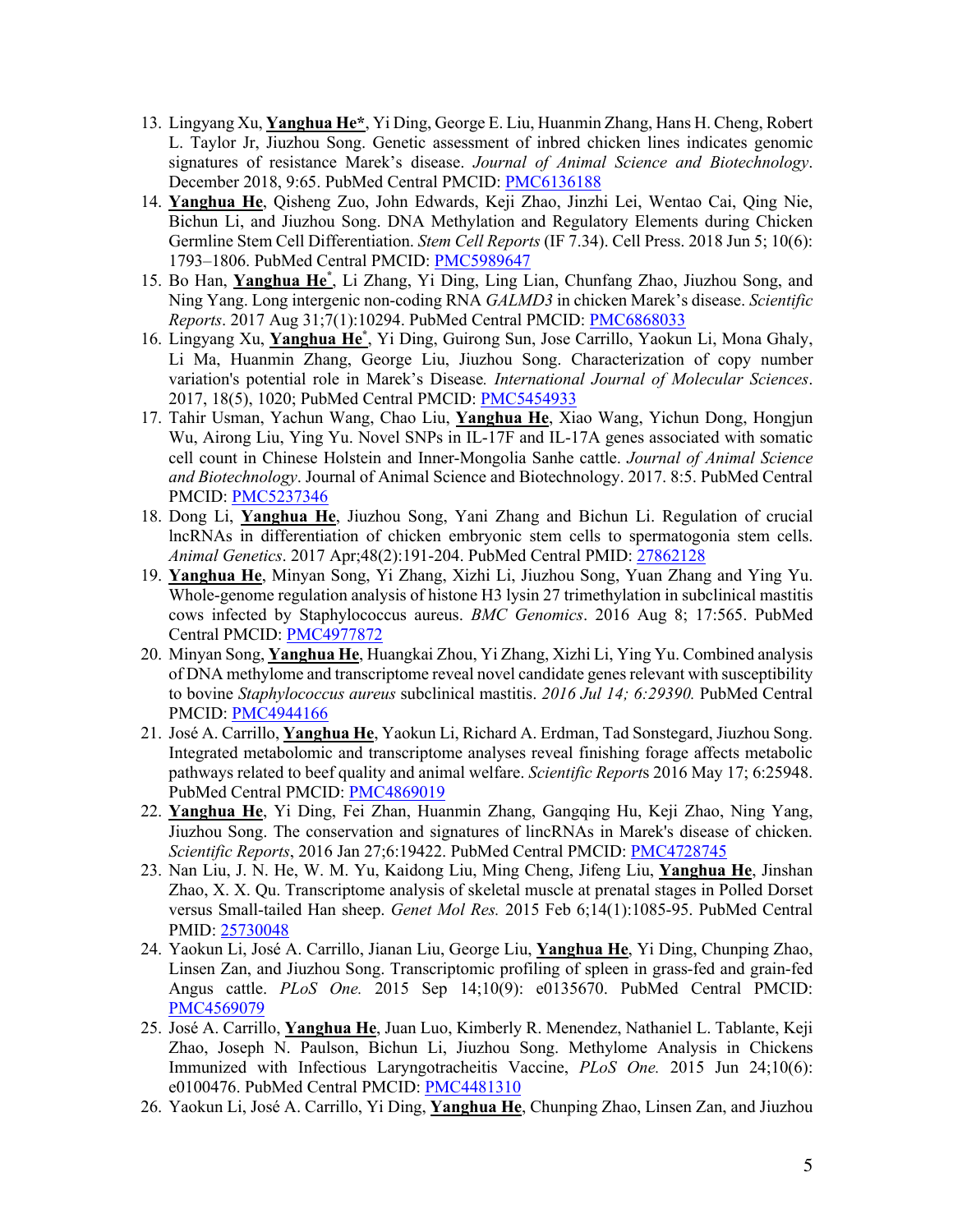Song. Ruminal Transcriptomic Analysis of Grass-Fed and Grain-Fed Angus Beef Cattle. *PLoS One.* 2015 Jul 21;10(7): e0134067. PubMed Central PMCID: PMC4510587

- 27. Apratim Mitra, Juan Luo, **Yanghua He**, Yulan Gu, Huanmin Zhang, Keji Zhao, Kairong Cui and Jiuzhou Song. Histone modifications induced by MDV infection at early cytolytic and latency phases. *BMC Genomics.* 2015 Apr 18;16(1):311. PubMed Central PMCID: PMC4404578
- 28. **Yanghua He**, Jose A. Carrillo, Juan Luo, Yi Ding, Fei Tian and Jiuzhou Song. Genome-wide mapping of DNase I hypersensitive sites and association analysis with gene expression in MSB1 cells. *Front Genet*. 2014 Oct 13; 5:308. PubMed Central PMCID: PMC4195362
- 29. Nan Liu, Hegang Li, Kaidong Liu, Juanjuan Yu, Ming Cheng, Wei De, Jifeng Liu, Shuyan Shi, **Yanghua He** and Jinshan Zhao. Differential expression of genes and proteins associated with wool follicle cycling. *Mol Biol Rep*. 2014 Aug;41(8):5343-9. PubMed Central PMID: 24847760
- 30. Xiaoshuo Wang, Yuan Zhang, **Yanghua He**, Peipei Ma, Lijun Fan, Yachun Wang, Yi Zhang, Dongxiao Sun, Shengli Zhang, Chuduan Wang, Jiuzhou Song and Ying Yu. Aberrant promoter methylation of the CD4 gene in peripheral blood cells of mastitic dairy cows. *Genetics and molecular research*. 2013 Dec 4;12(4):6228-39. PubMed Central PMID: 24338418
- 31. **Yanghua He**, Ying Yu, Yuan Zhang, Jiuzhou Song, Apratim Mitra, Yi Zhang, Yachun Wang, Dongxiao Sun, Shengli Zhang. Genome-wide bovine H3K27me3 modifications and the regulatory effects on genes expressions in peripheral blood lymphocytes. *Plos One*. 2012;7(6): e39094. PubMed Central PMCID: PMC3386284
- 32. Jian Gao, Han-qi Zhang, Jian-zhong He, **Yanghua He**, Shu-mei Li, Rong-guang Hou, Qiaoxing Wu, Yang Gao, Bo Han. Characterization of Prototheca zopfii Associated with Outbreak of Bovine Clinical Mastitis in Herd of Beijing, China. *Mycopathologia.* 2012 Apr;173(4):275- 81. PubMed Central PMID: 22160589
- 33. **Yanghua He**, Qin Chu, Peipei Ma, Yachun Wang, Qin Zhang, Dongxiao Sun, Yi Zhang, Ying Yu, Yuan Zhang. Association of bovine *CD4* and *STAT5b* single nucleotide polymorphisms with somatic cell scores and milk production traits in Chinese Holsteins. *Journal of Dairy Research.* 2011 May;78(2):242-9. PubMed Central PMID: 21435309
- 34. **Yanghua He**, Ying Yu, Yuan Zhang. Relationships between copy number variations and human disease and its perspective in animal disease-resistant breeding. [Article in Chinese] *HEREDITAS (Beijing)*. 2008 Nov;30(11):1385-91. PubMed Central PMID: 19073544

## **Extension Publications**

1. Jinzeng Yang, Michael DuPonte, Douglas Vincent, Kyle Caires, **Yanghua He**, Nicole Correa, Lehua Wall, Keala Cowell, Marla Fergerstrom. DNA-Based Bull Selection and Artificial Insemination for Grass-Fed Beef Cattle Production. 2020 June. http://www.ctahr.hawaii.edu/oc/freepubs/pdf/AAS-1.pdf

## **Conference Proceedings**

- 1. **Yanghua He\*,** Ning Yang, and Jiuzhou Song. The current and future of epigenetics in poultry health. Proceeding paper. THE XXV WORLD'S POULTRY CONGRESS. Beijing, China. 2016.
- 2. **Yanghua He\*** and Jiuzhou Song. The Current and Future of Epigenetics of Marek's Disease in Chickens. The 62nd Annual National Breeders Roundtable. Breeders Roundtable, 2013 Pages 19-25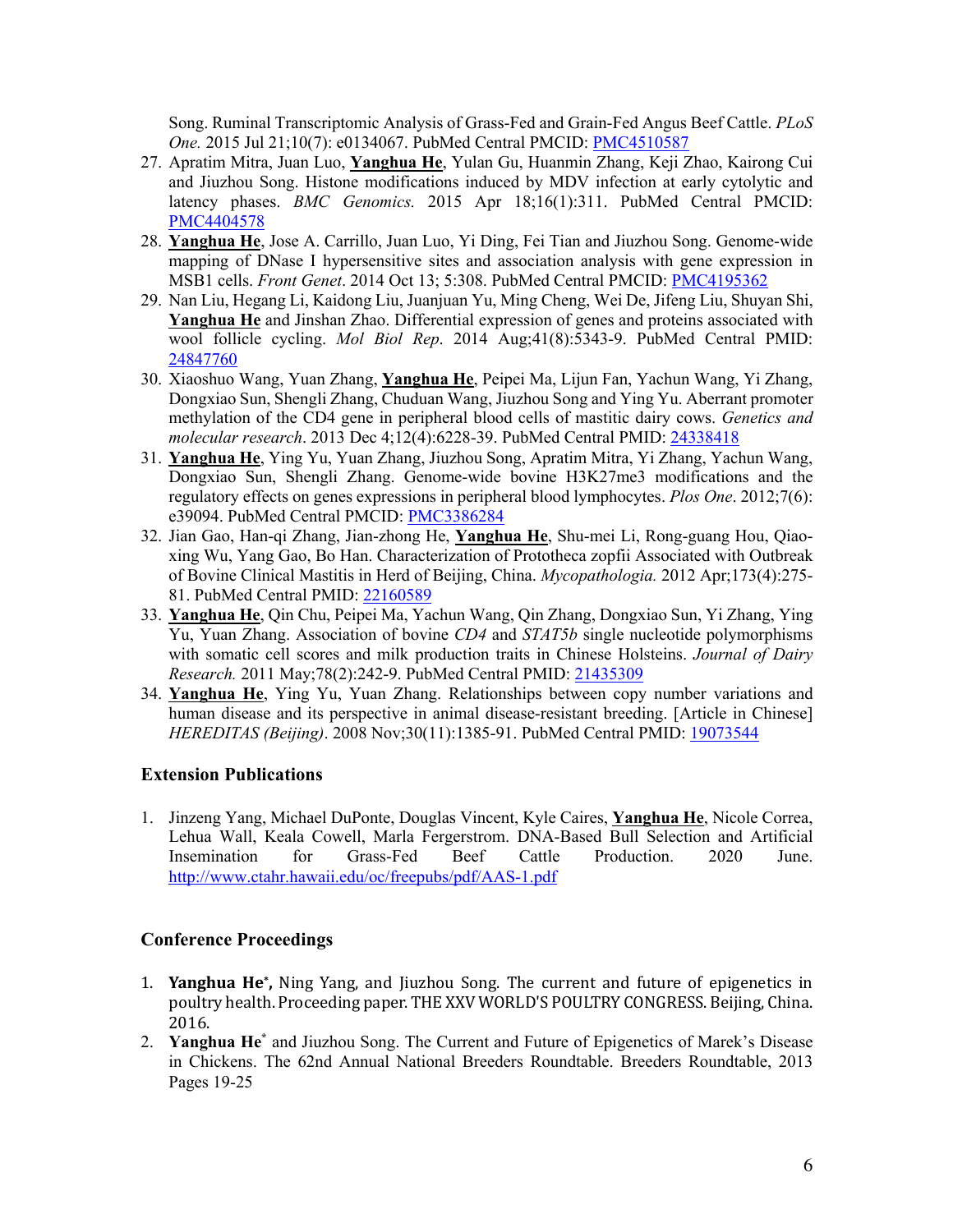## **Manuscripts Under Review/Development**

- 1. **Yanghua He\*** , Qian Qi, Byoung Ryu, Chunliang Li, Yong Cheng. A novel epigenome editor. Writing the manuscript for *Nature Methods*.
- 2. **Yanghua He\*** , Hao Bai, Jose Adrian Carrillo, Yaokun Li, Guirong Sun, Jiuzhou Song. DNA methylation footprints in chicken Marek's disease. Preparing.
- 3. Mandeep Adhikari, Ryan Longman, Thomas Giambelluca, C. N. Lee, **Yanghua He**. The analysis of climate parameters for pasture-based dairy farms in Hawai'i. Being reviewed by *Journal of Animal Science*, 2021

## **Book Chapters**

1. **Yanghua He\*** and Jiuzhou Song. 2016. Book Chapter 15 Bioinformatics analysis of Epigenetics. In: Bioinformatics in Aquaculture (edited by John Liu), Blackwell Publishing, Ames, IA. ISBN10: 1118782356. ISBN13: 9781118782354. Publication date: 03 February 2017. Publication City/Country New York, United States. https://onlinelibrary.wiley.com/doi/pdf/10.1002/9781118782392.ch15

## **Patents**

1. **Yanghua He**, Yuan Zhang, Ying Yu. The molecular method of detecting dairy cattle with different milking performance, China Agricultural University, Application No. 201010242552.5. July 2010.

## **Refereed Conference Abstracts ( \* Presenter)**

- 1. Mandeep Adhikari, Ryan J. Longman, T.W. Giambelluca, C. N. Lee, Kyle Caires, **Yanghua He\*** . Environmental Genome-Wide Association Reveals Climate Adaptation of Beef Cattle in Hawai'i. International Plant & Animal Genome Conference XXIX. San Diego, CA, USA. January 8 - 12, 2022
- 2. Huong Thanh Vu\* , **Yanghua He**, Jinzeng Yang. DNA Methylation Dynamics in Fetal-Neonatal Skeletal Muscle Influenced by Myostatin Inhibition. ANNUAL BIOMEDICAL SCIENCES SYMPOSIUM. John A. Burns School of Medicine, University of Hawaii Cancer Center. APRIL 15 – 16, 2021
- 3. Mandeep Adhikari\* , C.N. Lee, **Yanghua He**. Diverse Climatic Condition of Beef Cattle Production in Hawaii. 2020 SACNAS Virtual Conference. The National Diversity in Stem. October 19-24, 2020.
- 4. **Yanghua He\*** , Huong Thanh Vu, Yongjie Xu, Haixia Xu, Jinzeng Yang. Epigenetic mechanisms of myogenesis in myostatin transgenic mice. International Plant & Animal Genome Conference XXIII. San Diego, CA, USA. January 11 - 15, 2020
- 5. **Yanghua He\*** , Qian Qi, Yong Cheng. Functional Epigenetics in Erythropoiesis. Genome San Diego 2018. San Diego, CA, USA. November 26-28, 2018
- 6. **Yanghua He\*** and Jiuzhou Song. Epigenetic studies in Chicken Marek's Disease. 31st Annual Symposium of Department of Animal and Avian Sciences, University of Maryland, College Park, Maryland, United States. May 25, 2017
- 7. **Yanghua He\*** , Qisheng Zuo, Bichun Li and Jiuzhou Song. Epigenetic regulation in chicken germ stem cell differentiation. Epigenetic workshop. International Plant & Animal Genome Conference XXIII. San Diego, CA, USA. January 14-18, 2017.
- 8. Hao Bai, **Yanghua He\*** , Yi Ding, Huanmin Zhang, Jiuzhou Song. Allele-Specific Expression (ASE) of CD4+ T Cells in response to Marek's Disease Virus Infection. Poultry workshop.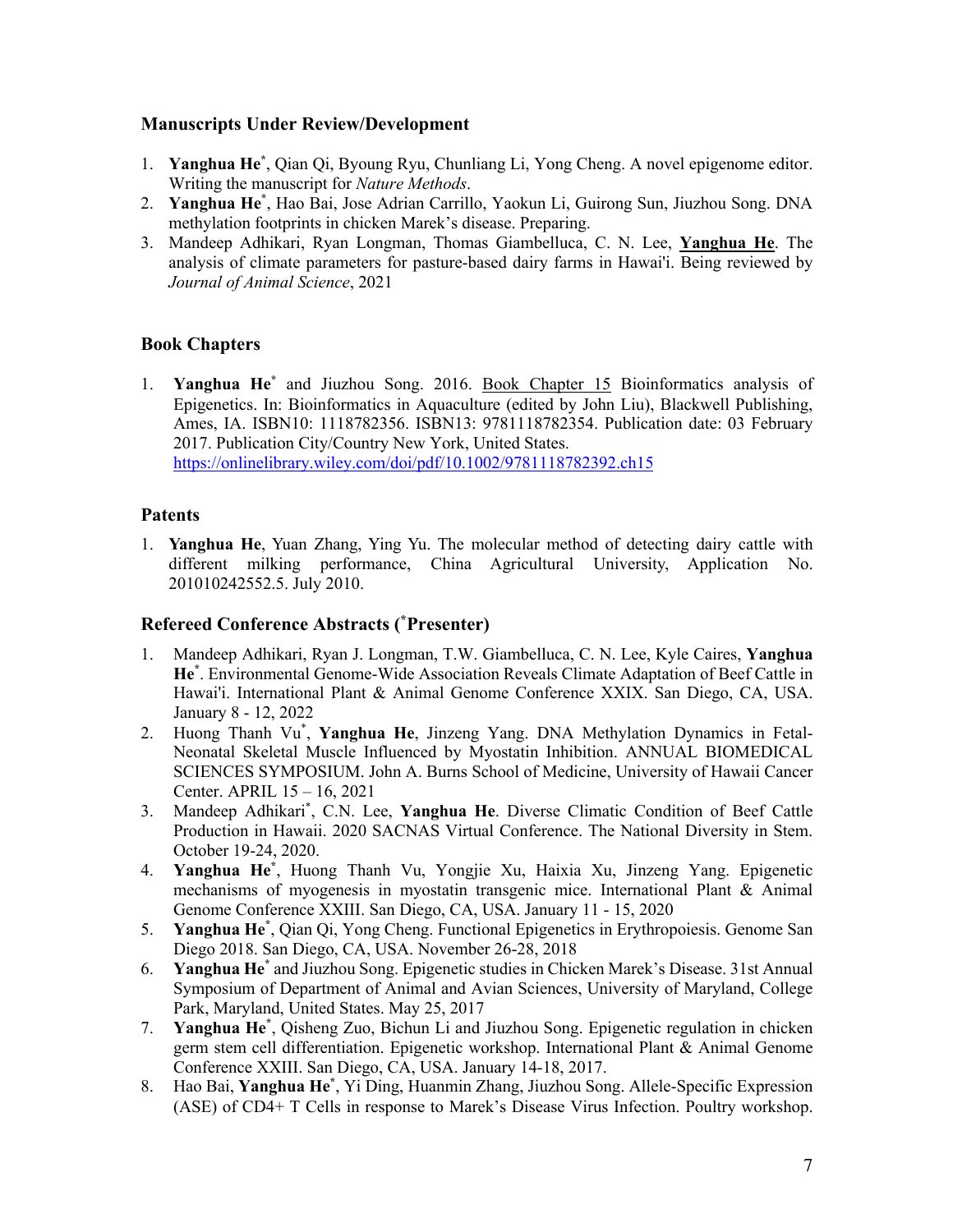International Plant & Animal Genome Conference XXIII. San Diego, CA, USA. January 14- 18, 2017.

- 9. **Yanghua He\*** and Jiuzhou Song. Epigenetic regulation in chicken germ stem cell differentiation. 30th Annual Symposium of Department of Animal and Avian Sciences, University of Maryland, College Park, Maryland, United States. June 3, 2016
- 10. Yi Ding\* , **Yanghua He**, Jose Carrillo, Huanming Zhang, Jiuzhou Song. Transcriptomic signatures of Marek's disease in immune organs. Poultry Science Association Annual Meeting. Louisville, Kentucky, United States. July 27-30, 2015
- 11. Bo Han\* , **Yanghua He**, Yi Ding, Li Zhang, Ning Yang, Jiuzhou Song. Identification of LincRNAs and their modeling of knockdown systems associated with chicken Marek's disease. Poultry Science Association Annual Meeting. Louisville, Kentucky, United States. July 27-30, 2015
- 12. **Yanghua He\*** , Huanmin Zhang, Robert L. Taylor, Jr., and Jiuzhou Song. DNA methylation patterns associated with the resistance of Marek's disease. Poultry Science Association Annual Meeting. Louisville, Kentucky, United States. July 27-30, 2015
- 13. **Yanghua He\*** , Bichun Li, Jose Carrillo, Yaokun Li, Jiuzhou Song. The DNA methylation landscape and regulatory elements in chicken germ stem cells differentiation. 29th Annual Symposium of Department of Animal and Avian Sciences, University of Maryland, College Park, Maryland, United States. May 28. 2015
- 14. **Yanghua He\*** , Huanmin Zhang and Jiuzhou Song. Differential transcriptome analysis of  $CD4+T$  cells of chickens induced by Marek's disease virus challenge. International Plant  $\&$ Animal Genome Conference XXIII. San Diego, CA, USA. January 10-14, 2015
- 15. Huanmin Zhang\* , Qingmei Xie, Shuang Chang, **Yanghua He**, Catherine W. Ernst, Jiuzhou Song. Vaccine Induced Differential Expressions of miRNAs at Cytolytic Stage in Chickens Resistant or Susceptible to Marek's Disease. International Plant & Animal Genome Conference XXIII. San Diego, CA, USA. January 10-14, 2015
- 16. **Yanghua He\*** , Minyan Song, Ying Yu. The regulatory effects of H3K27me3 on bovine mastitis susceptibility and resistance to *Staphylococcus aureus*. 34th International Society for Animal Genetics Conference. Xi'an, China. July 28-August 1, 2014.
- 17. **Yanghua He\*** , Yi Ding, Huanmin Zhang, Hans Cheng, Keji Zhao and Jiuzhou Song. LincRNA identification of Marek's disease in CD4+ T cells. 10th International Symposium on Marek's Disease and Avian Herpesviruses. East Lansing, MI. United States. July 20-23, 2014.
- 18. Huanmin Zhang\* , Qingmei Xie, Shuang Chang, **Yanghua He**, Catherine W. Ernst, Mohammad Heidari, Alexis Black-Pykosz, Jiuzhou Song. Differential Expression Profiling of miRNAs between Marek's Disease Resistant and Susceptible Chickens. 10th International Symposium on Marek's Disease and Avian Herpesviruses. East Lansing, MI. United States. July 20-23, 2014.
- 19. **Yanghua He\*** , Jose Carrillo, Juan Luo and Jiuzhou Song. Genome-wide mapping of DNase I hypersensitive sites and association analysis with gene expression in MSB1 cells. 28th Annual Symposium of Department of Animal and Avian Sciences, University of Maryland, College Park, Maryland, United States. May 29. 2014
- 20. Lingyang Xu\* , Juan Luo, **Yanghua He**, George Liu, Huanmin Zhang, Hans H Cheng, Jiuzhou Song. Genome-wide assessment genetic character of inbreed lines indicates selection of resistance to Marek's disease. 28th Annual Symposium of Department of Animal and Avian Sciences, University of Maryland, College Park, Maryland, United States. May 29. 2014
- 21. **Yanghua He\*** , Jiuzhou Song. The Current and Future of Epigenetics of Marek's Disease in Chickens. Proceedings of the 62nd Annual National Breeders Roundtable. St. Louis, Missouri. United States. May 2-3, 2013. Sponsored by: Poultry Breeders of America and U.S. Poultry & Egg Association.
- 22. **Yanghua He\*** , Ying Yu, and Yuan Zhang. H3K27me3 regulation in lymphocytes and the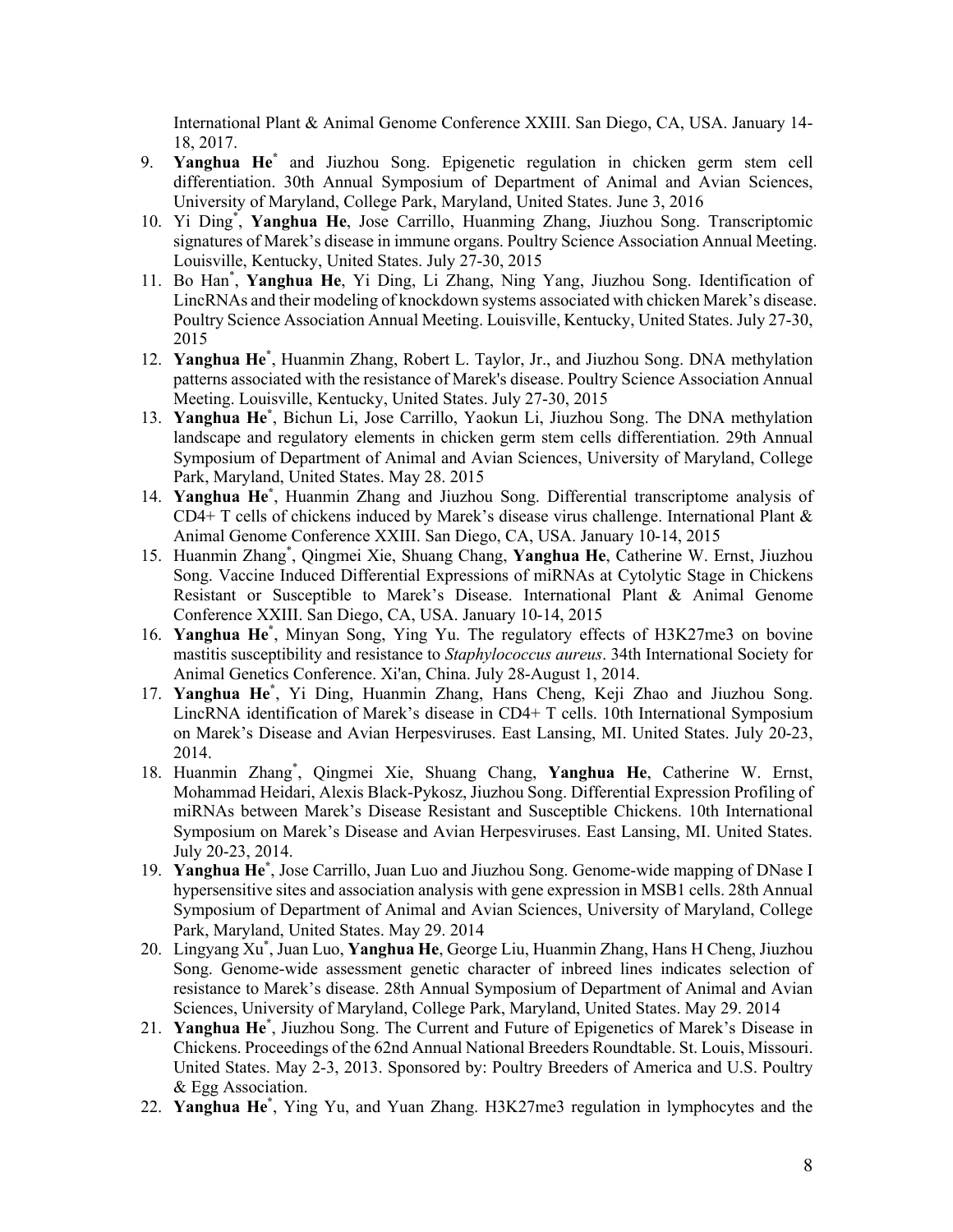association with bovine subclinical mastitis. ISAG 33rd Conference, Cairns, Australia. 2012 July

- 23. **Yanghua He\*** , Ying Yu, Yuan Zhang. Genome-wide Modifications of Bovine H3K27me3 and Their Effects on Genes Expression in Peripheral Blood Lymphocytes. The 7th Annual Conference of Asian Epigenome Alliance Genome Medicine Workshop on Epigenetic( omic)s in Diseases. April 19-22, 2012. Shanghai China
- 24. **Yanghua He\*** , Ying Yu, Yuan Zhang, Yi Zhang, Yachun Wang, Dongxiao Sun, Shengli Zhang. To reveal genes related to *S. aureus* mastitis of bovine based on genome-wide expression profile. 16th national academic conference of animal science and technology. May 12-17, 2011. YangZhou, Jiangsu province. China.
- 25. **Yanghua He\*** , Qin Chu, Ying Yu and Yuan Zhang. Association of bovine *STAT5b* single nucleotide polymorphisms with somatic cell scores and milk production traits in Chinese Holsteins. 7th national academic conference of cattle science association of China Animal and Veterinary Society. October 15-18, 2009. Nanjing, Jiangsu province, China.
- 26. **Yanghua He\*** , Qin Chu, Ying Yu and Yuan Zhang. Association of bovine *CD4* single nucleotide polymorphisms with somatic cell scores and milk production traits in Chinese Holsteins. 15th national academic conference of animal science and technology. October 10- 13, 2009. Yangling, Shaanxi province, China.

## **Conference Presentations and Posters ( \* Presenter)**

- 1. Mandeep Adhikari, Ryan J. Longman, T.W. Giambelluca, C. N. Lee, Kyle Caires, **Yanghua He\*** . Environmental Genome-Wide Association Reveals Climate Adaptation of Beef Cattle in Hawai'i. International Plant & Animal Genome Conference XXIX. San Diego, CA, USA. January 8 - 12, 2022
- 2. **Yanghua He\*** , *et. al.,* Epigenetic studies in Chicken Marek's Disease. 31st Annual Symposium of Department of Animal and Avian Sciences, University of Maryland, College Park, Maryland, United States. May 25, 2017
- 3. **Yanghua He\*** , *et. al.,* Differential expression profiles of miRNAs induced by vaccination followed by Marek's disease virus challenge at cytolytic stage in chickens resistant or susceptible to Marek's disease. In Proceedings of: International Conference of Plant and Animal Genome. San Diego, California. January 8-13, 2016
- 4. **Yanghua He\*** , *et. al.,* The conservation and signatures of lincRNAs in Marek's disease of chicken. In Proceedings of: International Conference of Plant and Animal Genome. San Diego, California. January 8-13, 2016
- 5. **Yanghua He\*** , *et. al.,* Genome-wide assessment of inbred chicken lines indicates genomic segment in Marek's Disease resistance. 35th Conference for the International Society of Animal Genetics. Salt Lake City, UT. 2016
- 6. **Yanghua He\*** , *et. al.,* Epigenetic regulation in chicken germ stem cell differentiation. 30th Annual Symposium of Department of Animal and Avian Sciences, University of Maryland, College Park, Maryland, United States. June 3, 2016
- 7. **Yanghua He\*** , *et. al.,* DNA methylation patterns associated with the resistance of Marek's disease. Poultry Science Association Annual Meeting. Louisville, Kentucky, United States. July 27-30, 2015
- 8. **Yanghua He\*** , *et. al.,* The DNA methylation landscape and regulatory elements in chicken germ stem cells differentiation. 29th Annual Symposium of Department of Animal and Avian Sciences, University of Maryland, College Park, Maryland, United States. May 28. 2015
- 9. **Yanghua He\*** , *et. al.,* LincRNA identification of Marek's disease in CD4+ T cells. 10th International Symposium on Marek's Disease and Avian Herpesviruses. East Lansing, MI. United States. July 20-23, 2014.
- 10. **Yanghua He\*** , *et. al.,* Genome-wide mapping of DNase I hypersensitive sites and association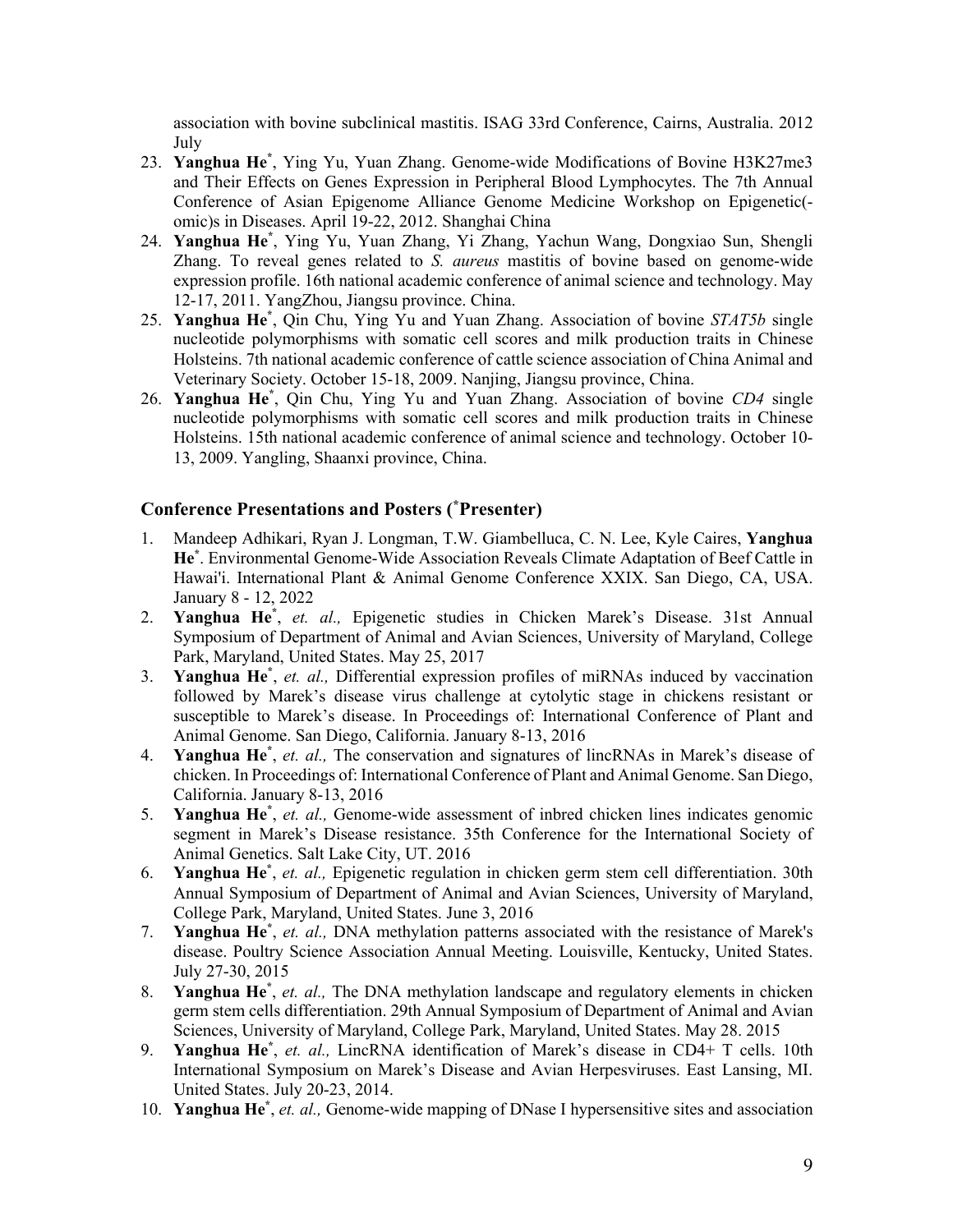analysis with gene expression in MSB1 cells. 28th Annual Symposium of Department of Animal and Avian Sciences, University of Maryland, College Park, Maryland, United States. May 29. 2014

- 11. **Yanghua He\*** , *et. al.,* The study of genetic mechanisms in bovine mastitis. 16th national academic conference of animal science and technology. May 12-17, 2011. YangZhou, Jiangsu province. China.
- 12. **Yanghua He**<sup>\*</sup>, *et. al.*, Differential transcriptome analysis of CD4+ T cells of chickens induced by Marek's disease virus challenge. International Plant & Animal Genome Conference XXIII. San Diego, CA, USA. January 10-14, 2015
- 13. **Yanghua He\*** , *et. al.,* Genome-wide Modifications of Bovine H3K27me3 and Their Effects on Genes Expression in Peripheral Blood Lymphocytes. The 7th Annual Conference of Asian Epigenome Alliance Genome Medicine Workshop on Epigenetics(-omics) in Diseases. April 19-22, 2012. Shanghai China.
- 14. **Yanghua He\*** , *et. al.,* The Polymorphisms in Bovine *CD4* and *STAT5b* are Associated with SCS and Milk Production Traits in Chinese Holsteins. 15th national academic conference of animal science and technology. October 10-13, 2009. Yangling, Shaanxi province, China.

## **Invited Presentations**

**2018 Yanghua He,** Invited Conference Presentation for the Epigenetics Workshop. The title of the talk: Functional Epigenetics in Erythropoiesis. Genome San Diego 2018. San Diego, CA, USA.

### **Media Appearances**

- **2020 Yanghua He** *et. al.,* **UNIVERSITY of HAWAI'I NEWS,** Outstanding article on *Nature Biotechnology* as a co-author "Genome editing for children's diseases could boost agricultural production" with the link: https://www.hawaii.edu/news/2020/06/26/changeseq-target-gene-editing/
- **2018** Jiuzhou Song, **Yanghua He**, *et. al.,* **MARYLAND FARM & HARVEST TV**. "The study of genetic variations in Angus populations shows their diversity in performance". Interviewed regarding genetic studies in Angus beef cattle. The link: https://video.mpt.tv/video/episode-605-tuerqo/ and the segment begins at 18:10 and ends at 19:10. December 11, 2018
- **2018 Yanghua He** *et. al.,* **CISION PRWeb News**, "UMD Researcher Discovers Mechanisms and Epigenetic Markers with Implications for Diseases Ranging from Cancers to Infertility" with the link: http://www.prweb.com/releases/2018/05/prweb15452301.htm

| Date            | Title                                | Role          | Agency   | Amount (\$) |
|-----------------|--------------------------------------|---------------|----------|-------------|
|                 | 10/2021-06/2022 CTAHR internal funds | РI            | UH CTAHR | \$16,605    |
| 08/2019-08/2021 | Start-up funds                       | РI            | UH CTAHR | \$100,000   |
| 08/2019-08/2022 | Start-up funds                       | PI            | UH OVCR  | \$50,000    |
| 03/2020-09/2020 | Beef team science project            | <sub>PI</sub> | UH CTAHR | \$8,000     |

#### **Funded Grants**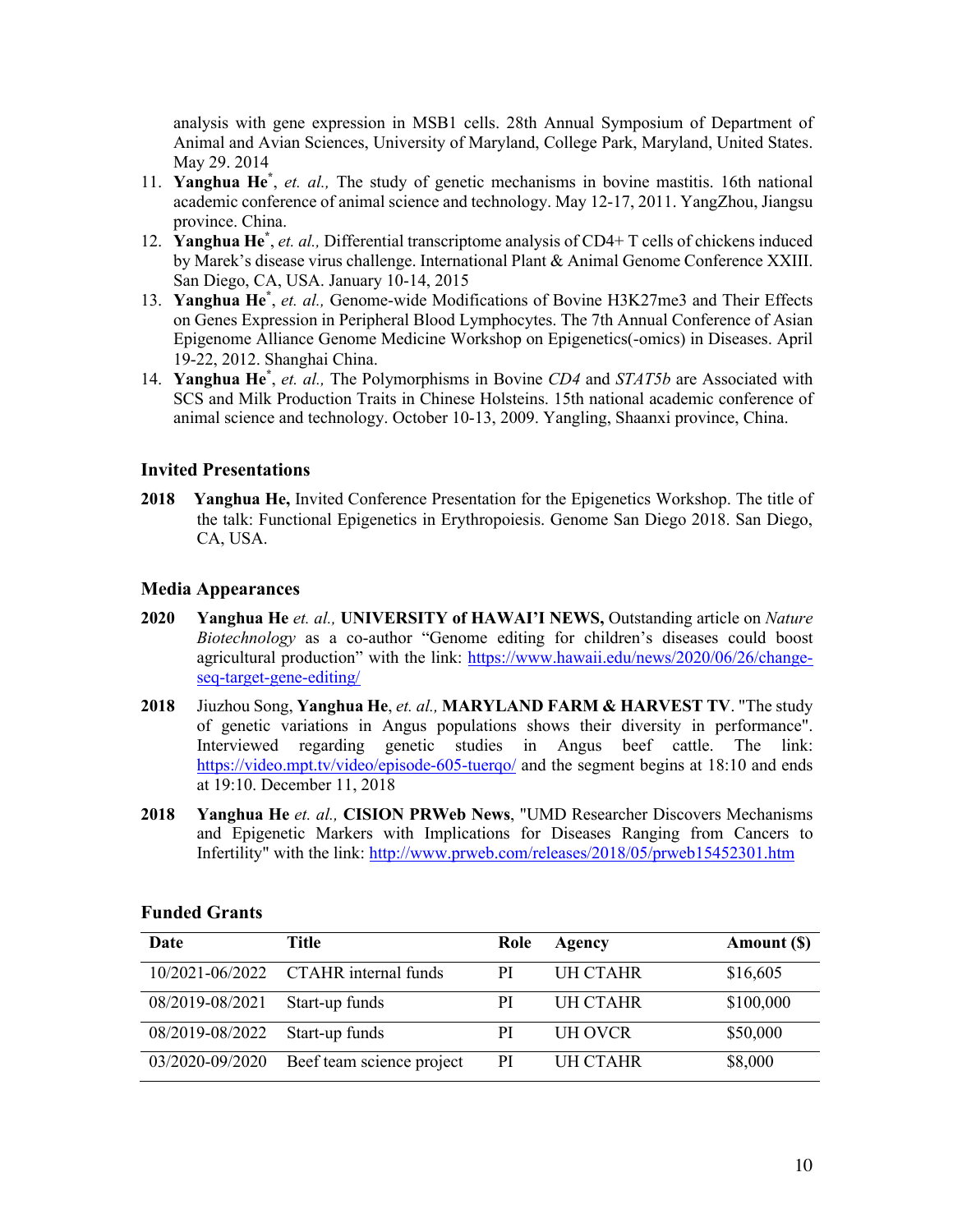| , | 2029 |
|---|------|
|   |      |

## **Unfunded Grants**

#### **Title: Epigenetic studies of prenatal skeletal muscle development and its effects on metabolic diseases**

Role: PI Agency: 2021 Ola HAWAII Team-Science Pilot Projects Program Submission Date: February 19, 2021 Funding year(s): 08/01/2021-07/31/2022 Amount: \$50,000

#### **Title: Epigenome-memory of skeletal muscle in gestation and its influences on postnatal muscle health**

Role: PI Agency: Hawai'i Community Foundation Submission Date: March 8, 2021 Funding year(s): 08/01/2021-01/31/2023 Amount: \$60,000

#### **Title: EDGE CMT: Transgenerational inheritance and host defense in pathogen infection**

Role: co-PI Agency: National Science Foundation (NSF) Enabling Discovery through GEnomics (EDGE) Submission Date: March 3, 2021 Funding year(s): 01/01/2022-12/31/2025 Amount: \$650,000 (my share \$80,000)

#### **Title: Environmental Genome-Wide Association Reveals Climate Adaptation of Beef Cattle in Hawai'i**

Role: PI Agency: USDA NIFA Seed Grant, the Animal Breeding and Functional Annotation of Genomes program (A1201) Submission Date: May 4, 2021 Funding year(s): 09/30/2021-09/29/2023 Amount: \$300,000

# **TEACHING**

## **Courses Taught**

## *University of Hawai'i at Manoa*

| <b>Course Number</b> | <b>Course Title</b>                                    | <b>Credits</b> | <b>Term Offered</b> |
|----------------------|--------------------------------------------------------|----------------|---------------------|
| <b>ANSC 200</b>      | Animals & 3 credits<br>Humans,<br>Agriculture          |                | Fall semester       |
| ANSC <sub>201</sub>  | Principal & Practice of 3 credits<br>Animal Science II |                | Spring semester     |
| <b>ANSC 387</b>      | Lab Skills in Animal Science 2 credits                 |                | Fall semester       |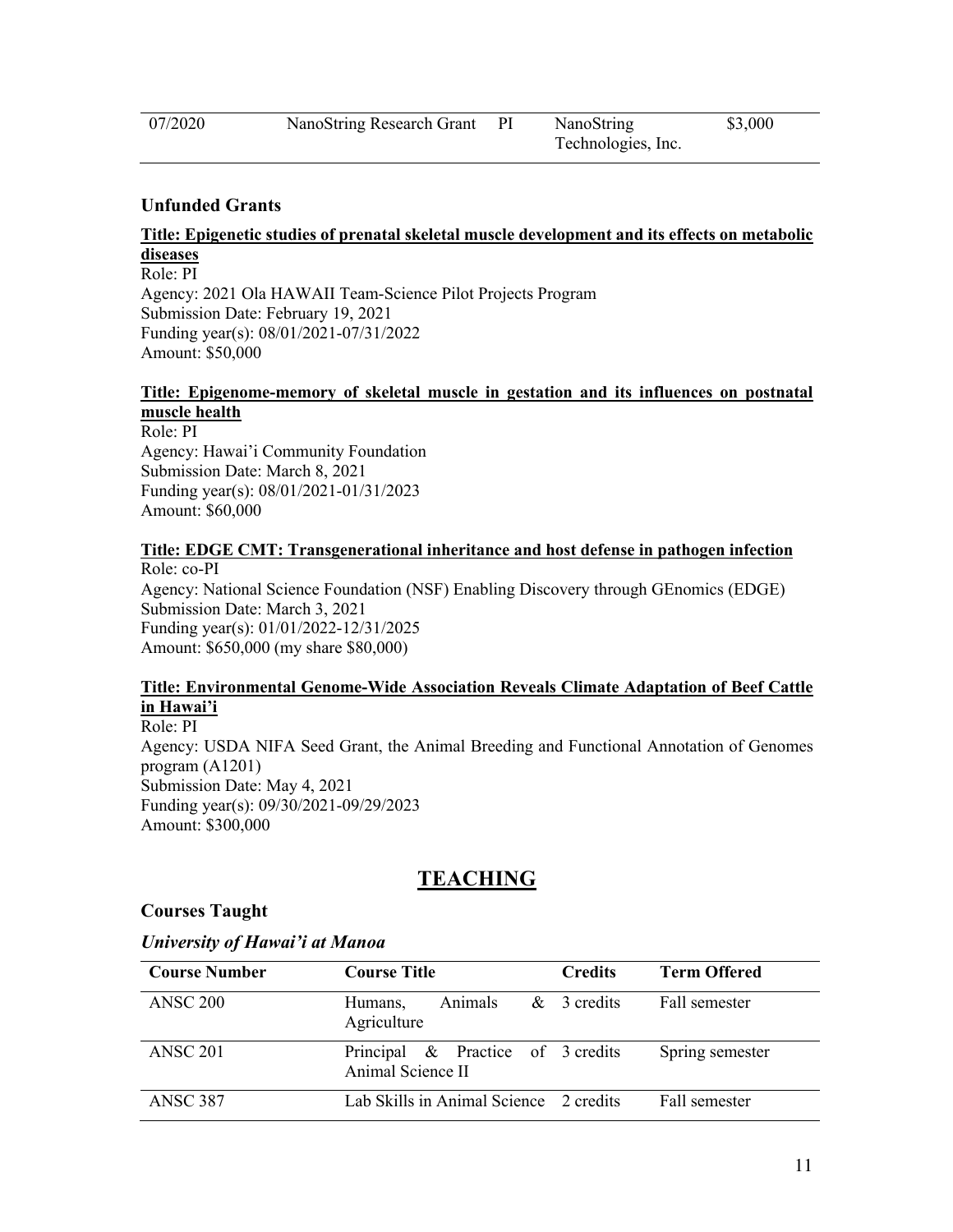| <b>ANSC 445</b>                     | <b>Genetics</b><br>Breeding                 | and |           | Animal 3 credits | Spring semester |
|-------------------------------------|---------------------------------------------|-----|-----------|------------------|-----------------|
| ANSC/FSHN/MBBE499 Directed Research |                                             |     |           |                  |                 |
|                                     | ANSC/FSHN/MBBE 650 DNA and Genetic Analysis |     | 2 credits | Fall semester    |                 |
| ANSC/FSHN/MBBE699                   | Directed Research                           |     |           |                  |                 |

### **Invited Lectures**

- **2021 Yanghua He**, Invited lecture and discussion on "Nutrigenomics" for course ANSC 642: Advanced Animal Nutrition. Instructor: Dr. Rajesh Jha, University of Hawaii at Manoa, HI, USA
- **2019 Yanghua He**, Invited lecture and discussion on "Careers in Animal Genetics" for course ANSC 200 class (Humans, Animals and Agriculture). Instructor: Danita Dahl, University of Hawaii at Manoa, HI, USA
- **2019 Yanghua He**, Invited lecture and discussion on "Epigenetics and Obesity" for course FSHN 488 class (Obesity: Science and Issues). Instructor: Carolyn Donohoe-Mather, MAS, RDN, IBCLC, University of Hawaii at Manoa, HI, USA
- **2019 Yanghua He**, Invited lecture and discussion on "Nutritional Epigenetics" for course ANSC/FSHN 601 class (Introduction to Food Systems). Instructor: Danita Dahl, University of Hawaii at Manoa, HI, USA
- **2019 Yanghua He**, Invited lecture and discussion on "Epigenetic Therapeutics: A New Weapon in Metabolic Diseases" for course ANSC641/FSHN681 class (HNFAS graduate seminar). Instructor: Halina Zaleski, Ph.D., University of Hawaii at Manoa, HI, USA
- **2019 Yanghua He**, Invited lecture and discussion on "Epigenetics and Nutritional Diseases" for course FSHN 685 class (Nutrition and Disease: Cellular and Molecular Aspects). Instructor: C. Alan Titchenal, PhD, CNS, University of Hawaii at Manoa, HI, USA
- **2017 Yanghua He**, as a teaching assistant to teach the part 2 of Module 1: Chromatin, Epigenetics, and noncoding RNA; Graduate school, St. Jude Children's Research Hospital
- **2016 Yanghua He**, Invited lecture on *Epigenetic Data Analysis*for graduate students in the class of *BIOM688 Statistic Genomics*. Instructor: Prof. Jiuzhou Song, University of Maryland, College Park, MD, USA
- **2015 Yanghua He**, Teaching assistant for undergraduate course, one chapter of *ANSC435 Experimental embryology* with Prof. Carol L. Keefer, University of Maryland, USA
- **2009 Yanghua He**, Teaching assistant for undergraduate course, *Animal Genetics and breeding* with Prof. Yuan Zhang, China Agricultural University, China
- **2008 Yanghua He**, Teaching assistant for undergraduate course, *Biostatistics* with Prof. Yachun Wang, China Agricultural University, China

#### **Advanced Courses attended**

- **2017** *'Mixed Model Methods for Genomic Selection'* lectured by Prof. Yang Da from the University of Minnesota. Organized by the University of Maryland, USA.
- **2015** *'Bayesian GLMs for genetic association studies and a series of lectures'* lectured by Prof. Nengjun Yi from the University of Alabama at Birmingham. Organized by the University of Maryland, USA.
- **2011** *'Implement of Genomic selection and Genomic data analysis'* lectured by Prof. Henner Simianer from Georg-August-University Goettingen. Organized by China Agricultural University, Beijing, China.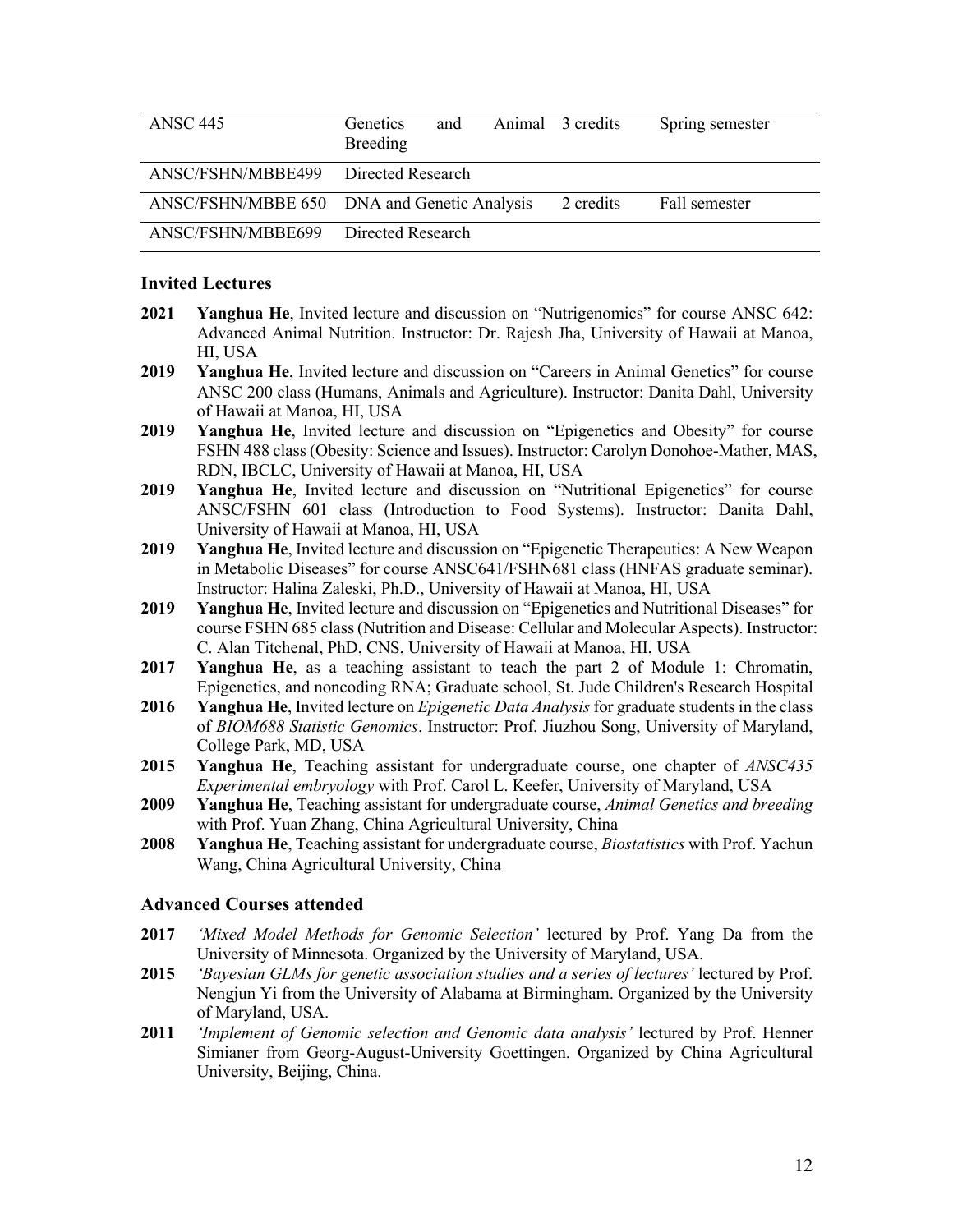## **Current Student Advisement**

| <b>Student</b>           | Year                 | Level, Program                                  | Role      | <b>Status</b>            |
|--------------------------|----------------------|-------------------------------------------------|-----------|--------------------------|
| Mandeep Adhikari         | $2020$ - present     | PhD student, MBBE                               | Advisor   | In progress              |
| Huong Thanh Vu           | $2019$ - present     | Master student, MBBE                            | Advisor   | In progress              |
| <b>Brock Wetzlich</b>    | 2021 Fall            | Undergraduate<br>the<br>for<br>internship, ANSC | Advisor   | In progress              |
| Irene Liang              | $2019$ - present     | the<br>Undergraduate<br>for<br>internship, ANSC | Advisor   | In progress              |
| <b>Emily Conklin</b>     | $2020$ - present     | PhD student, Biology                            | Committee | Preliminary<br>committee |
| Donna<br>(Sweetie) Kuehu | Lee $2019$ - present | PhD student, MBBE                               | Committee | Preliminary<br>committee |

# **PROFESSIONAL SERVICE**

#### **Service to the Profession**

 **– present** Guest Editor for a Special Issue "Climate Change and Animal Genetics and Breeding" for the Journal *Animals* (ISSN 2076-2615) **– present** Guest Editor for a Research Topic "Bridging (Epi-) Genomics and Environmental Changes: the Livestock Research" on the Journal *Frontiers in Genetics* **– present** Editorial Board for *Journal of Genome Research and Genetic Therapies* **– present** Editorial Board for *Annals of Carcinogenesis* **– present** Editorial Board for *Neurophysiology and Rehabilitation journal* **– present** Editorial Board for *Current Genomics* (IF 2.342) **2017 – present** Editorial Board for *The Scientific Pages of Bioinformatics* **2017 – present** Editorial Board for *Journal of Bacteriology and Vaccine Research* **2017 – present** Editorial Board for *Virology & Retrovirology Journal* **– present** Editorial Board for *SM Journal of Family Medicine* **– present** Editorial Board for *Austin Immunology* **– present** Editorial/reviewer Board for *Scientific Pages of Immunology* **– present** Editorial Board for *Insights in Genetics and Genomics* **2016 – present** Editorial Board for *The Scientific Pages of Health Care* **– present** Editorial/Reviewer Board for *Scientific Pages of Agricultural Technologies* **– present** Reviewer for *Functional & Integrative Genomics (IF 3.19)* **– present** Reviewer for *Frontier in Genetics (IF 3.789)* **– present** Reviewer for *Microbial Pathogenesis (IF 2.581)* **– present** Reviewer for *Veterinary Research (IF 1.792)* **– present** Reviewer for *Poultry Science (IF 2.216)* **2017 – present** Reviewer for *Oncotarget (IF 5.008)* **2017 – present** Reviewer for *Scientific Reports (IF 4.259)* **– present** Reviewer for *Gene (IF 2.319)*

**2017 – present** Reviewer for *BMC Genetics (IF 2.266)*